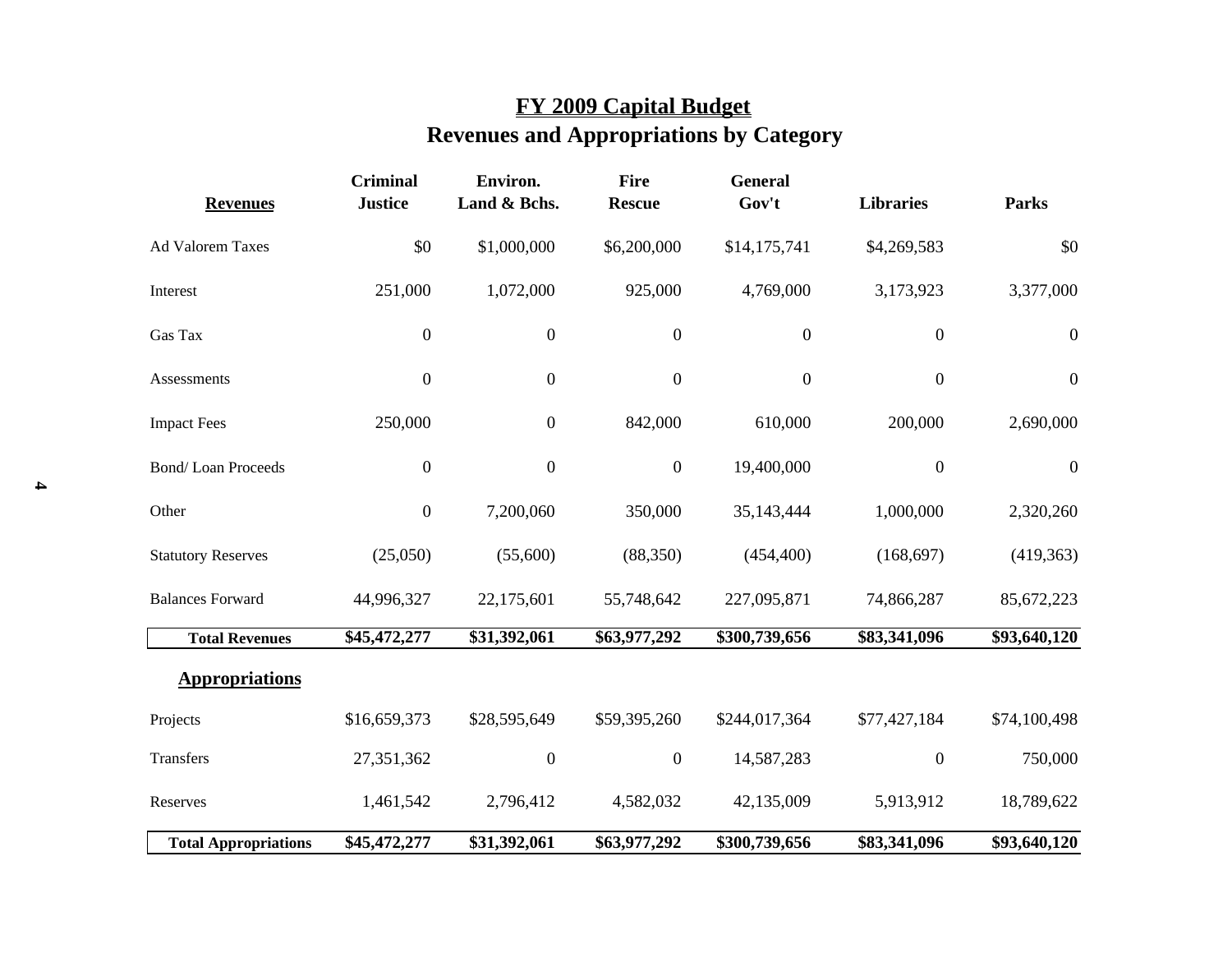## **FY 2009 Capital Budget Revenues and Appropriations by Category**

| <b>Revenues</b>             | <b>Road</b><br>Street &<br><b>Airports</b><br><b>Water Utility</b><br>Projects<br><b>Drainage</b><br>Projects<br>Program |                  | <b>Total</b>     |                  |                 |
|-----------------------------|--------------------------------------------------------------------------------------------------------------------------|------------------|------------------|------------------|-----------------|
| Ad Valorem Taxes            | \$750,000                                                                                                                | \$0              | \$0              | \$0              | \$26,395,324    |
| Interest                    | 7,982,120                                                                                                                | 282,000          | 3,578,000        | 37,000           | 25,447,043      |
| Gas Tax                     | 46,370,000                                                                                                               | $\boldsymbol{0}$ | $\boldsymbol{0}$ | $\boldsymbol{0}$ | 46,370,000      |
| Assessments                 | $\boldsymbol{0}$                                                                                                         | 1,470,000        | $\overline{0}$   | 1,507,000        | 2,977,000       |
| <b>Impact Fees</b>          | 13,598,249                                                                                                               | $\boldsymbol{0}$ | $\boldsymbol{0}$ | $\boldsymbol{0}$ | 18,190,249      |
| <b>Bond Proceeds</b>        | $\boldsymbol{0}$                                                                                                         | $\boldsymbol{0}$ | $\mathbf{0}$     | $\mathbf{0}$     | 19,400,000      |
| Other                       | 47,632,981                                                                                                               | 17,385           | 82,926,840       | 34,794,800       | 211,385,770     |
| <b>Statutory Reserves</b>   | (3,397,518)                                                                                                              | (87,500)         | $\boldsymbol{0}$ | $\boldsymbol{0}$ | (4,696,478)     |
| <b>Balances Forward</b>     | 396,696,988                                                                                                              | 14,101,854       | 49,510,089       | 26,673,300       | 997,537,182     |
| <b>Total Revenues</b>       | \$509,632,820                                                                                                            | \$15,783,739     | \$136,014,929    | \$63,012,100     | \$1,343,006,090 |
| <b>Appropriations</b>       |                                                                                                                          |                  |                  |                  |                 |
| Projects                    | \$169,340,619                                                                                                            | \$4,192,294      | \$71,136,608     | \$43,571,000     | \$788,435,849   |
| Transfers                   | 35,700,532                                                                                                               | $\boldsymbol{0}$ | 28,892,201       | 7,821,000        | 115,102,378     |
| Reserves                    | 304,591,669                                                                                                              | 11,591,445       | 35,986,120       | 11,620,100       | 439,467,863     |
| <b>Total Appropriations</b> | \$509,632,820                                                                                                            | \$15,783,739     | \$136,014,929    | \$63,012,100     | \$1,343,006,090 |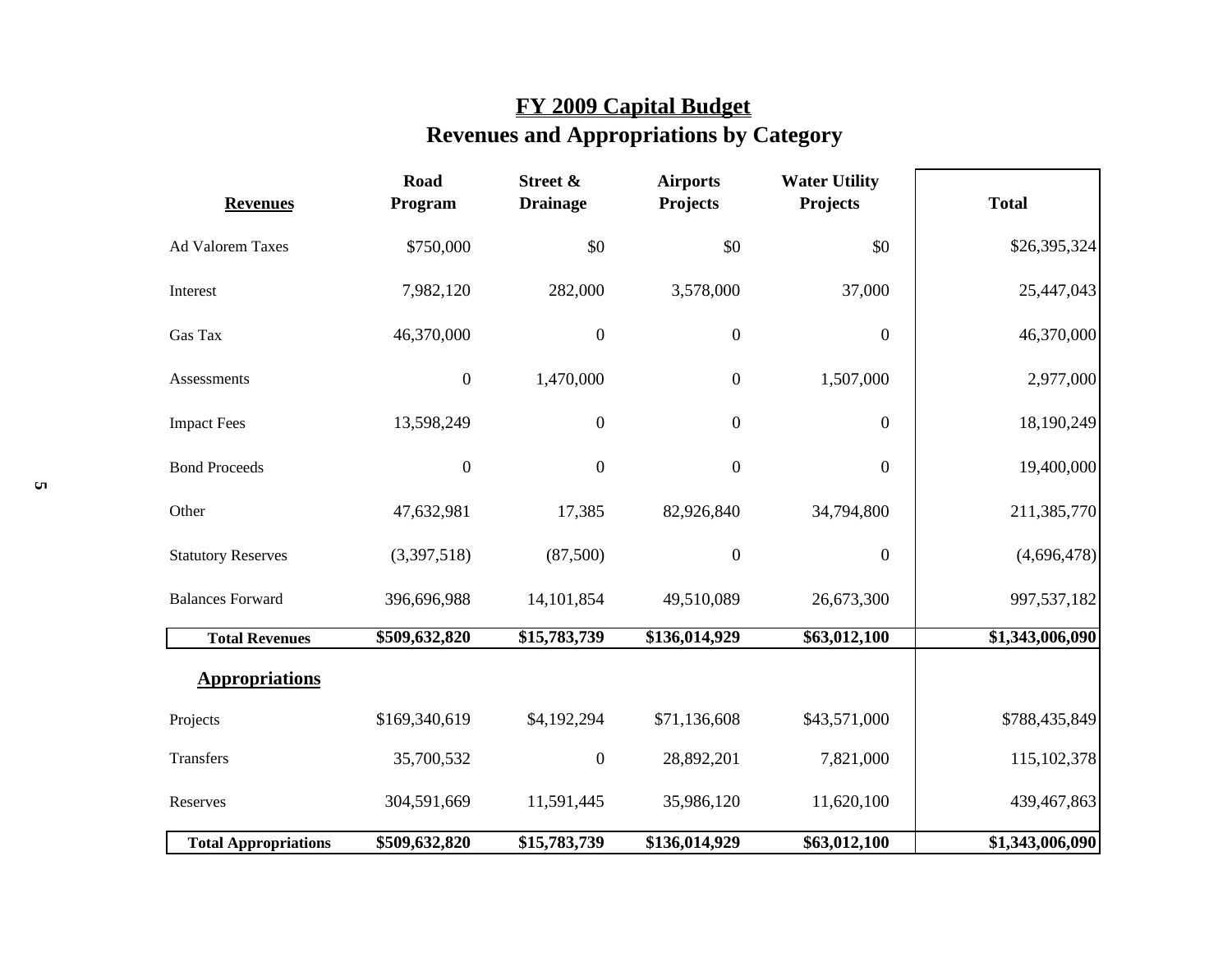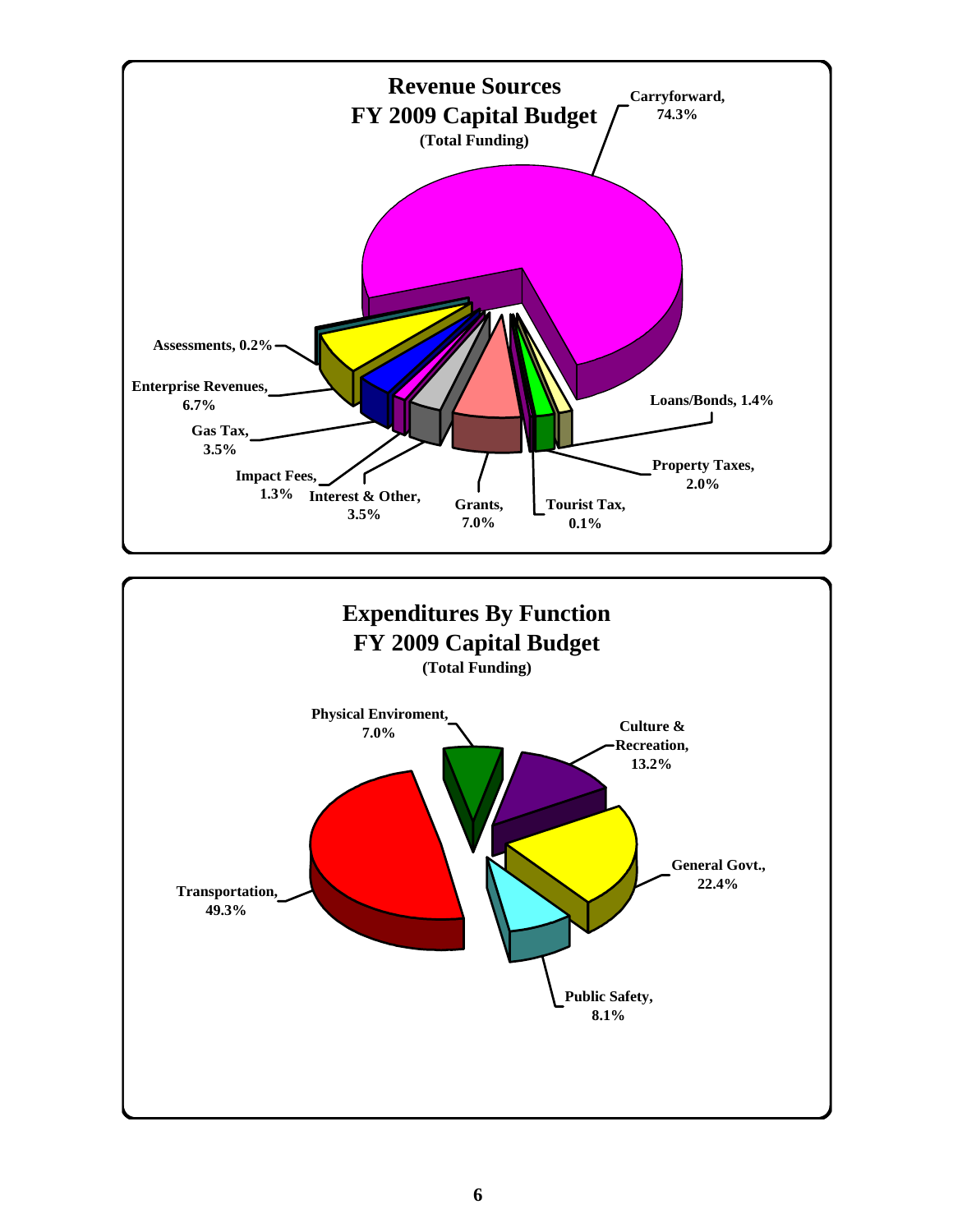## **FY 2009 Capital Budget Capital Projects by Type**

| <b>Project Type</b>           | <b>Actual</b><br><b>FY 2007</b> | <b>Budget</b><br><b>FY 2008</b> | <b>Estimated</b><br><b>FY 2008</b> | <b>Budget</b><br><b>FY 2009</b> |  |
|-------------------------------|---------------------------------|---------------------------------|------------------------------------|---------------------------------|--|
| <b>Criminal Justice</b>       | \$12,153,556                    | \$14,338,863                    | \$22,485,145                       | \$45,472,277                    |  |
| Environmental Lands & Beaches | 64,298,814                      | 38,014,430                      | 18,531,213                         | 31,392,061                      |  |
| Fire-Rescue                   | 27,675,851                      | 75,070,160                      | 18,240,031                         | 63,977,292                      |  |
| <b>General Government</b>     | 191,139,828                     | 469,128,976                     | 154,827,157                        | 300,739,656                     |  |
| Libraries                     | 12,686,850                      | 93,528,158                      | 18,635,191                         | 83,341,096                      |  |
| Parks and Recreation          | 68,141,620                      | 130,296,273                     | 27,610,673                         | 93,640,120                      |  |
| Road Program                  | 96,287,394                      | 508,532,174                     | 70,665,175                         | 509,632,820                     |  |
| Streets & Drainage (MSTU's)   | 1,592,459                       | 14,857,181                      | 1,246,661                          | 15,783,739                      |  |
| Airports                      | 106,743,413                     | 86,534,652                      | 85,676,031                         | 136,014,929                     |  |
| <b>Water Utilities</b>        | 107,613,367                     | 94,814,400                      | 76,476,000                         | 63,012,100                      |  |
| <b>Total</b>                  | \$688,333,152                   | \$1,525,115,267                 | \$494,393,277                      | \$1,343,006,090                 |  |